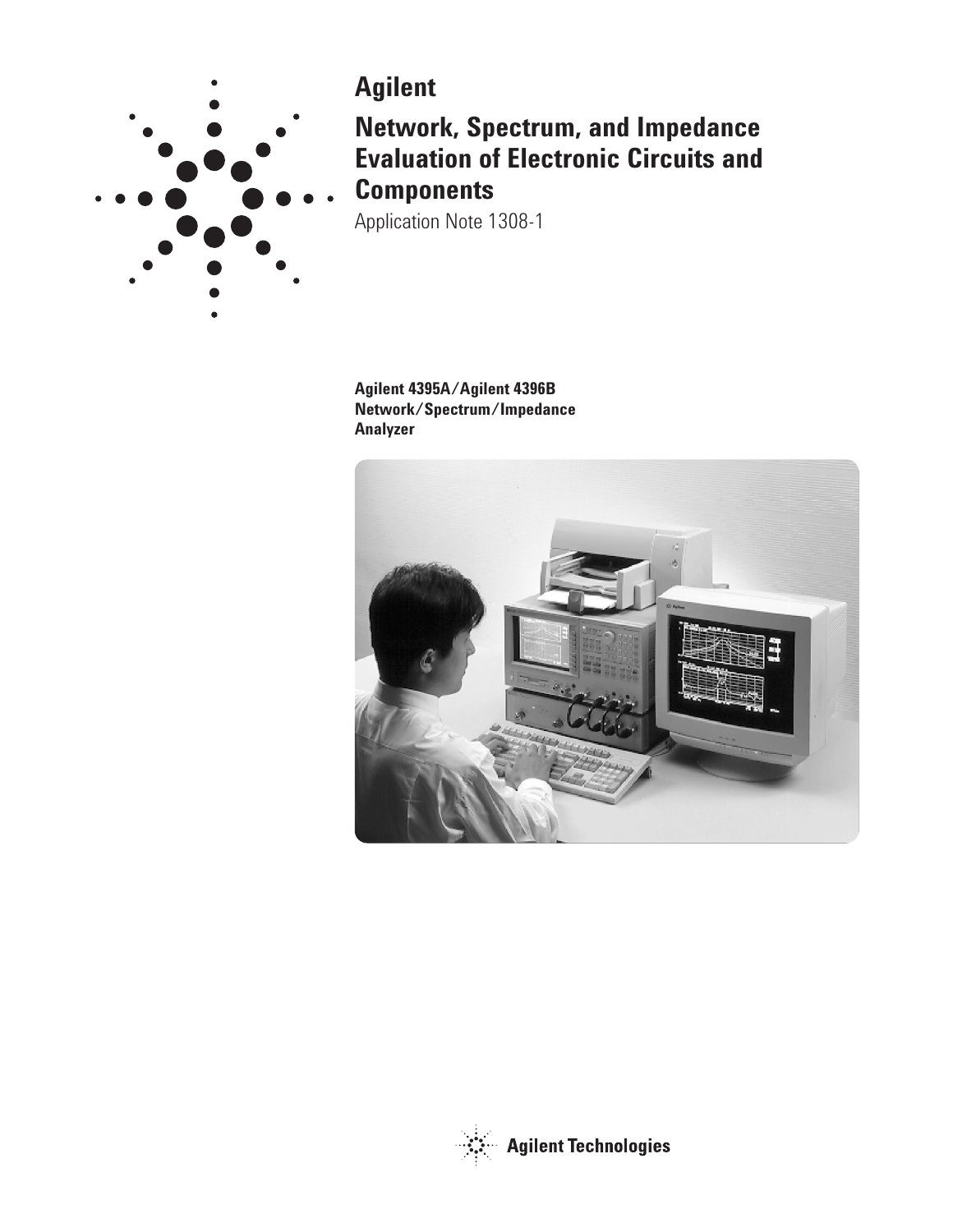# **Introduction**

With the current trends requiring higher performance, smaller physical size, lower cost, and higher reliability, fast cycle time is an increasingly important part of the product design. This is true not only in the consumer industry, but also in the communication and data processing industries.

As shown in Figure 1, the development procedure involves designing the overall architecture, evaluating electronic components, building prototypes, and evaluating circuit performance. From the design point of view, it is essential to measure the impedance characteristics of electronic components such as capacitors,

inductors, or other devices at the actual working condition. An impedance analyzer makes this task easy.

After making a prototype, a review of the circuit operation requires measurement of the following parameters: harmonics, noise, transmission characteristics, and reflection characteristics. The vector network analyzer, and the spectrum analyzer must be used for making these measurements. The Agilent Technologies 4395A/4396B Network/Spectrum/Impedance Analyzer Family combines three analyzer functions in one instrument. This application note describes how the 4395A/96B can be used to contribute fast cycle time for product development.



**Figure 1. Circuit Development Process**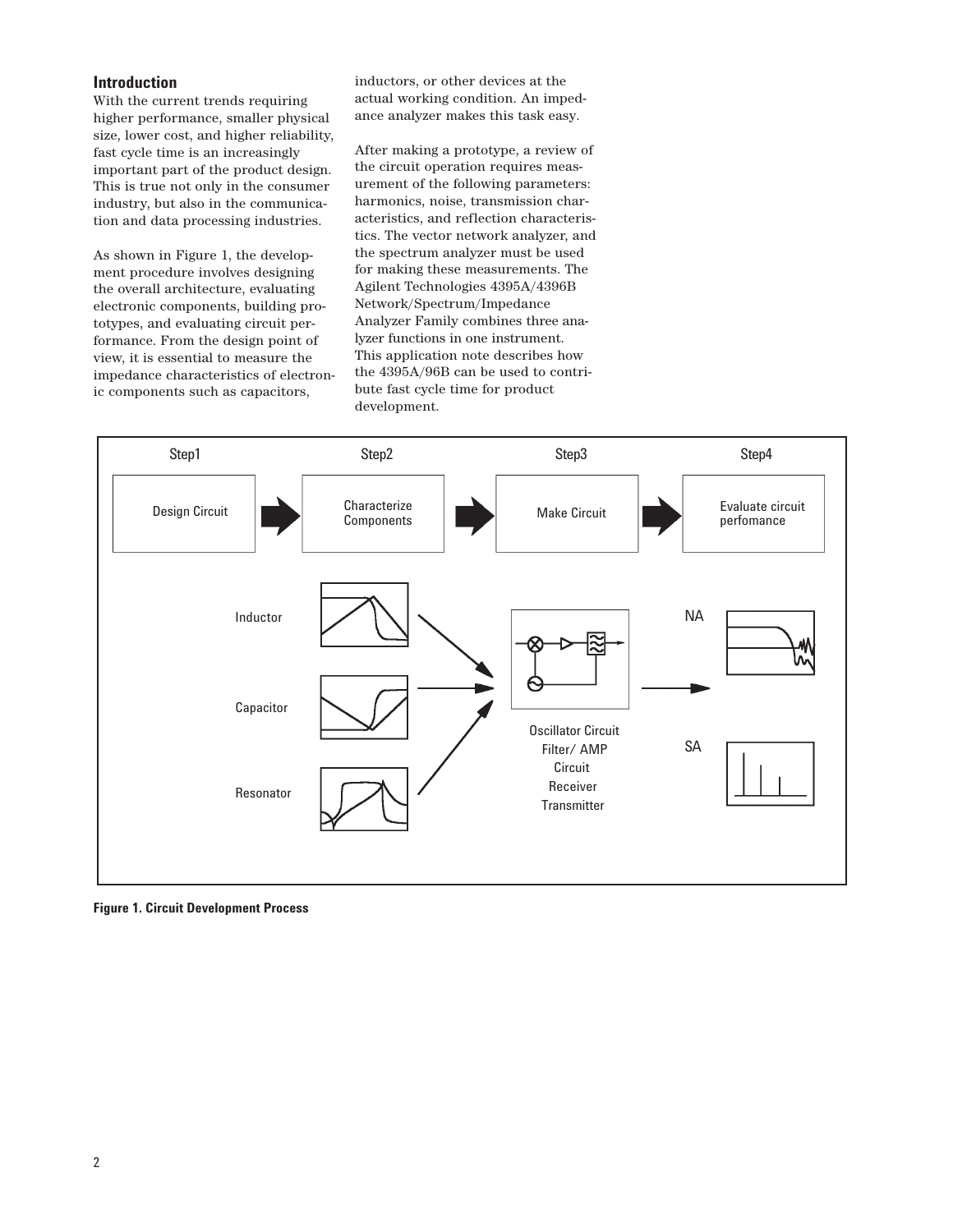# **The Agilent Combination Analyzers have the following features**

## **Three analyzers in One box**

As the name implies, the Agilent 4395A/4396B Network/Spectrum/ Impedance Analyzer Family can perform vector network, spectrum, and (optional) impedance measurements. The combination analyzer family does not compromise vector network, spectrum, or impedance performance. It is a breakthrough in test instruments, giving you outstanding performance as a full-capability combination analyzer. Precision measurements and improved efficiency are possible with minimal training. Compared with using separate instruments, the 4395A/96B will save equipment cost and bench space.

## **Vector Network Analyzer Performance**

The Agilent Combination Analyzer Family offers you fast measurement with wide dynamic range. Transmission and reflection data can be provided with an optional Reflection/ Transmission Test Set or optional S-Parameter Test Set. As a vector network analyzer, the 4395A operates from 10 Hz to 500 MHz. The 4396B operates from 100 kHz to 1.8 GHz.

## **Spectrum Analyzer Performance**

The Agilent Combination Analyzers, designed with new digital techniques, outperform the traditional analog spectrum analyzer. Agilent's Combination Analyzers feature a Fast Fourier Transform (FFT) digital-signal processing (DSP) technique for 20 to 100 times faster narrow-band spectrum measurement, when compared with swept-tuned spectrum analysis. The Agilent analyzer's stepped FFT tech-

nique (4395A: all RBWs, 4396B: 1Hz to 3kHz RBW) breaks the speed barrier to give you lower noise floors without sacrificing speed. In addition, low phase noise provides improved signal resolution. Option 1D6 (The Time-Gated Spectrum Analysis Function) performs accurate burst signal analysis for burst-modulated signal evaluation. As a spectrum analyzer, the 4395A operates from 10 Hz to 500 MHz. The 4396B operates from 2 Hz to 1.8 GHz.

#### **Impedance Analyzer Performance**

When equipped with Option 010 and the Agilent 43961A, Combination Analyzers can perform direct impedance measurements. Measurement parameters such as  $Z|$ , θ, C, L, Q, D, and more can be displayed directly on the color display. A built-in lumped equivalent circuit function aids circuit modeling and simulation. As an Impedance Analyzer, the 4395A operates from 100 kHz to 500 MHz. The 4396B operates from 100 kHz to 1.8 GHz.

#### **Other Useful Functions**

IBASIC, a subset of the HT BASIC programming language, is included with the standard 4395A/96B. IBASIC is extremely powerful and easy to use. It can be used for automated testing, analysis of measurement results, or control of external equipment via GPIB. Files such as instrument state files, TIFF files, and data files can be transferred via GPIB to the controller/PC (host), which can easily manipulate the files. Usability and productivity are improved through features such as the DOS supported Floppy Disk Drive, the list sweep function, the marker function, and the limit line function.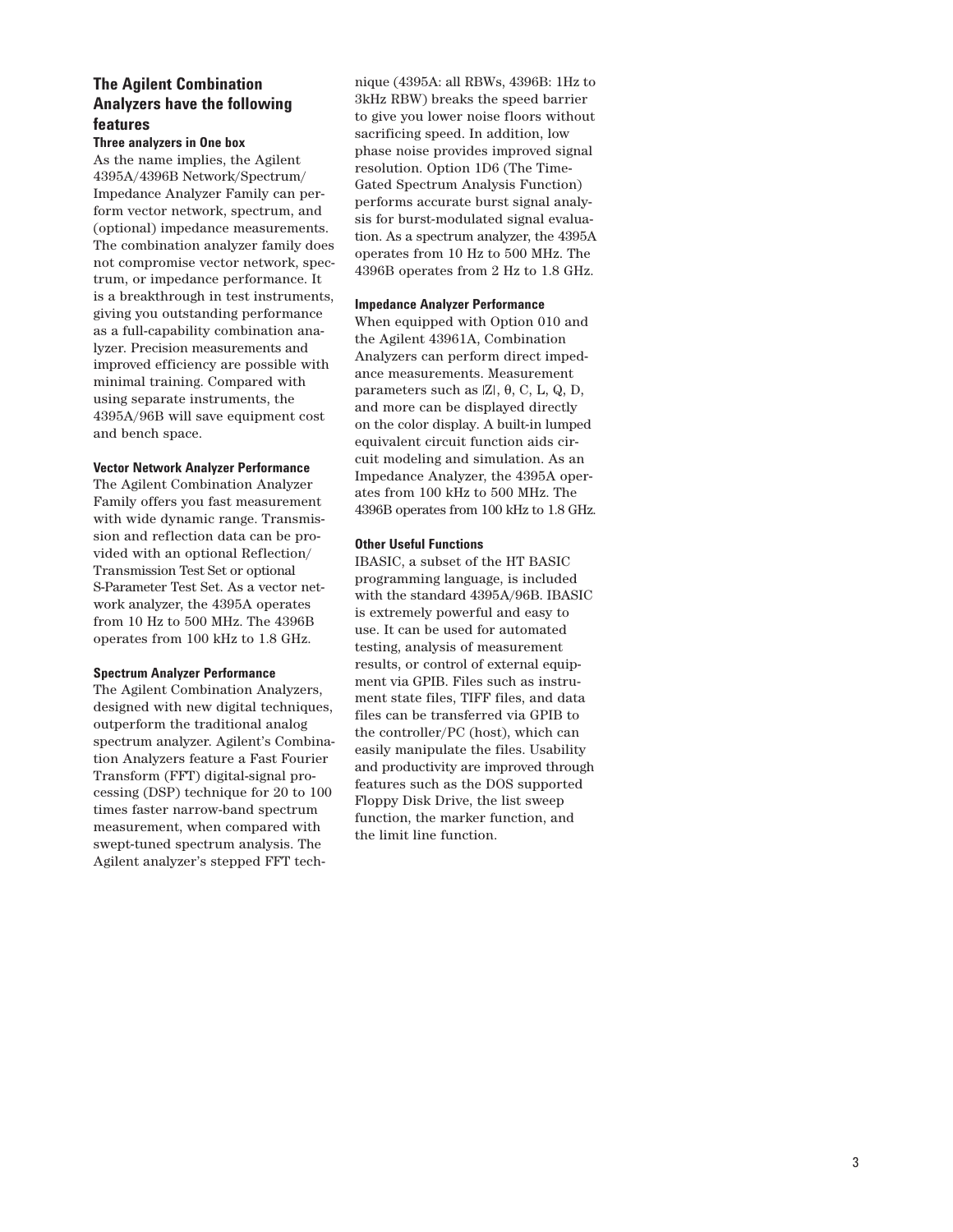# **Table 1. Agilent 4395A Major Specification**

| <b>Network Analyzer Specification</b>                 |                                        | <b>Spectrum Analyzer Specification</b>                                                                                                                                                                                                                                                                                                                         |                                                                   | <b>Impedance Analyzer Specification</b> <sup>2</sup> |                                                                                                                              |
|-------------------------------------------------------|----------------------------------------|----------------------------------------------------------------------------------------------------------------------------------------------------------------------------------------------------------------------------------------------------------------------------------------------------------------------------------------------------------------|-------------------------------------------------------------------|------------------------------------------------------|------------------------------------------------------------------------------------------------------------------------------|
| <b>Frequency Range</b><br><b>Frequency Resolution</b> | 10 Hz to 500 MHz <sup>1</sup><br>1 mHz | <b>Frequency Range</b><br>Noise Sidebands                                                                                                                                                                                                                                                                                                                      | 10 Hz to 500 MHz<br>$\le$ -104 dBc/Hz typical<br>at 10 kHz offset | <b>Frequency Range</b><br>Meas. Parameter            | 100 kHz to 500 MHz<br>$ Z $ , $\theta$ z, R, X, M, $\theta$ y,<br>G, B, Cs, Cp, Ls, Lp, Rp,                                  |
| <b>Output Power Range</b>                             | $-50$ to 15 dBm                        | <b>Resolution Bandwidth</b>                                                                                                                                                                                                                                                                                                                                    | 1 Hz to 1 MHz in<br>$1-3-10$ steps                                | Z Accuracy                                           | $\mathsf{Rs}, \mathsf{X}, \mathsf{D}, \mathsf{Q}, \mathsf{I}\Gamma$ , $\Gamma$ x, $\Gamma$ y<br>3% (typical, basic accuracy) |
| Dynamic Range                                         | 115 dB@10 Hz IFBW                      | Dynamic Range                                                                                                                                                                                                                                                                                                                                                  | > 100 dB third-order<br>free dynamic range                        | Source Level<br>DC Bias                              | -56 dBm to +9 dBm(at DUT)<br>40 V (20 mA(max))                                                                               |
| <b>Dynamic Accuracy</b><br>Calibration                | $0.05$ dB/0.3 deg.<br>full two-port    | Level Accuracy<br>Sensitivity                                                                                                                                                                                                                                                                                                                                  | 0.8 dB@50 MHz<br>$-145$ dBm/Hz<br>$@freq. = 10 MHz$               |                                                      | (Opt-001 DC source or<br>External DC source is<br>required.)                                                                 |
|                                                       |                                        |                                                                                                                                                                                                                                                                                                                                                                |                                                                   | Compensation                                         | open/short/load<br><b>Port Extension</b>                                                                                     |
| <b>Standard Features</b><br><b>Optional Features</b>  |                                        | : Instrument BASIC, GPIB port, 3.5" floppy disk drive, direct print, RAM disk, VGA Monitor Output<br>: Impedance measurement (Opt. 010), Time-Gated spectrum Analysis (Opt. 1D6),<br>High-Stability Frequency Reference (Opt. 1D5),<br>50 $\Omega$ to 75 $\Omega$ Spectrum Input Impedance Conversion (Opt. 1D7),<br>DC Source(> 40V, 100 mA (ALC)) (Opt. 001) |                                                                   |                                                      |                                                                                                                              |

1. 100 kHz to 500 MHz if using the 87511A/B S-parameter test set.

2. With Option 010 and the 43961A RF impedance test kit.

# **Table 2. Agilent 4396B Major Specification**

| <b>Network Analyzer Specification</b>                                                                                                                                                                                                                                                                                |                                     | <b>Spectrum Analyzer Specification</b>    |                                                                | <b>Impedance Analyzer Specification</b> <sup>2</sup> |                                                                                                                                          |  |  |
|----------------------------------------------------------------------------------------------------------------------------------------------------------------------------------------------------------------------------------------------------------------------------------------------------------------------|-------------------------------------|-------------------------------------------|----------------------------------------------------------------|------------------------------------------------------|------------------------------------------------------------------------------------------------------------------------------------------|--|--|
| <b>Frequency Range</b><br><b>Frequency Resolution</b>                                                                                                                                                                                                                                                                | 100 kHz to 1.8 $GHz1$<br>1 mHz      | <b>Frequency Range</b><br>Noise Sidebands | 2 Hz to 1.8 GHz<br>$<$ -113 dBc/Hz typical<br>at 10 kHz offset | <b>Frequency Range</b><br>Meas. Parameter            | 100 kHz to 1.8 GHz<br>$ Z $ , $\theta$ z, R, X, N, $\theta$ y,<br>G, B, Cs, Cp, Ls, Lp, Rp,                                              |  |  |
| <b>Output Power Range</b>                                                                                                                                                                                                                                                                                            | $-60$ to 20 dBm                     | <b>Resolution Bandwidth</b>               | 1 Hz to 3 MHz in<br>$1-3-10$ steps                             | Meas. range                                          | $\mathsf{Rs}, \mathsf{X}, \mathsf{D}, \mathsf{Q}, \mathsf{I}\Gamma$ , $\Gamma\mathsf{X}, \Gamma\mathsf{Y}$<br>$2 \Omega$ to 5 k $\Omega$ |  |  |
| <b>Dynamic Range</b>                                                                                                                                                                                                                                                                                                 | >120 dB@10 Hz IFBW                  | <b>Dynamic Range</b>                      | $>$ 100 dB third-order<br>dynamic range                        | Z Accuracy<br>Source Level                           | 3% (typical, basic accuracy)<br>$-66$ dBm to $+14$ dBm                                                                                   |  |  |
| <b>Dynamic Accuracy</b><br>Calibration                                                                                                                                                                                                                                                                               | $0.05$ dB/0.3 deg.<br>full two-port | Overall Level Accuracy<br>Sensitivity     | $< 1.0$ dB<br>$<$ -147 dBm/Hz<br>$@freq. = 1 GHz$              | DC Bias<br>Compensation                              | (at DUT)<br>40 V (20 mA(max))<br>(External DC bias<br>source is required.)<br>open/short/load                                            |  |  |
| <b>Port Extension</b><br><b>Standard Features</b><br>: Instrument BASIC, GPIB port, 3.5" floppy disk drive, direct print, RAM disk, VGA Monitor Output<br>: Impedance measurement (Opt. 010), Time-Gated spectrum Analysis (Opt. 1D6),<br><b>Optional Features</b><br>High-Stability Frequency Reference (Opt. 1D5), |                                     |                                           |                                                                |                                                      |                                                                                                                                          |  |  |

50 Ω to 75 Ω Spectrum Input Impedance Conversion (Opt. 1D7)

1. 300 kHz to 1.8 GHz if using the 85046A/B S-parameter test set.

2. With Option 010 and the 43961A RF impedance test kit.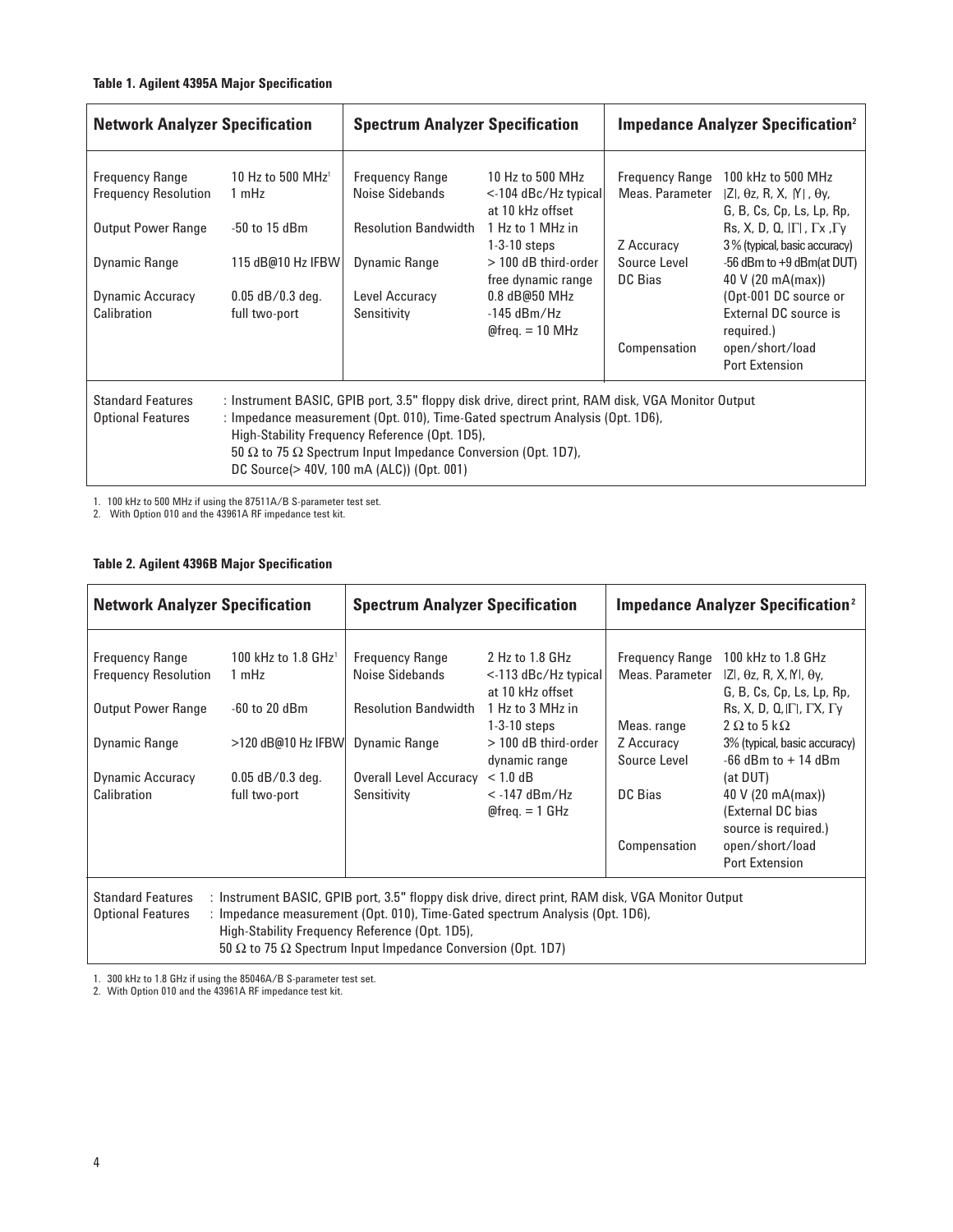# **Agilent Combination Analyzer Family Measurement Examples**

The Combination Analyzer Family is a powerful tool for effective evaluation of electronic circuit and device performance. The following shows you some examples of measurements made by the combination analyzers.

## **Amplifier Evaluation**

Amplifier characterization requires the evaluation of a variety of measurement parameters via vector network analysis and spectrum analysis. Figure 2 shows the major measurement parameters for amplifier evaluation.



## **Network Evaluation for Amplifier**

The measurement configuration for network analysis of an amplifier is shown in Figure 3. Either an optional Reflection/Transmission test set or an optional S-parameter test set is required to perform this analysis.



**Figure 3. Measurement Configuration for Amplifier Network Analysis.**

# **Figure 2. Major Measurement Parameters of Amplifier**



#### **Gain and Phase Measurement**

The amplifier gain is defined as the ratio of the amplifier output power (delivered to a  $Z_0$  load) to the input power (delivered from a  $Z_0$  source), where  $(Z_0)$  is the characteristic impedance of the system. The Amplifier gain is most commonly specified as a typical or minimum value over a specified frequency range, while assuming that input and output signals are in the amplifier's linear operating range. Figure 4 shows the gain and phase measurement result of an amplifier.

**Figure 4. Gain/Phase of the Amplifier**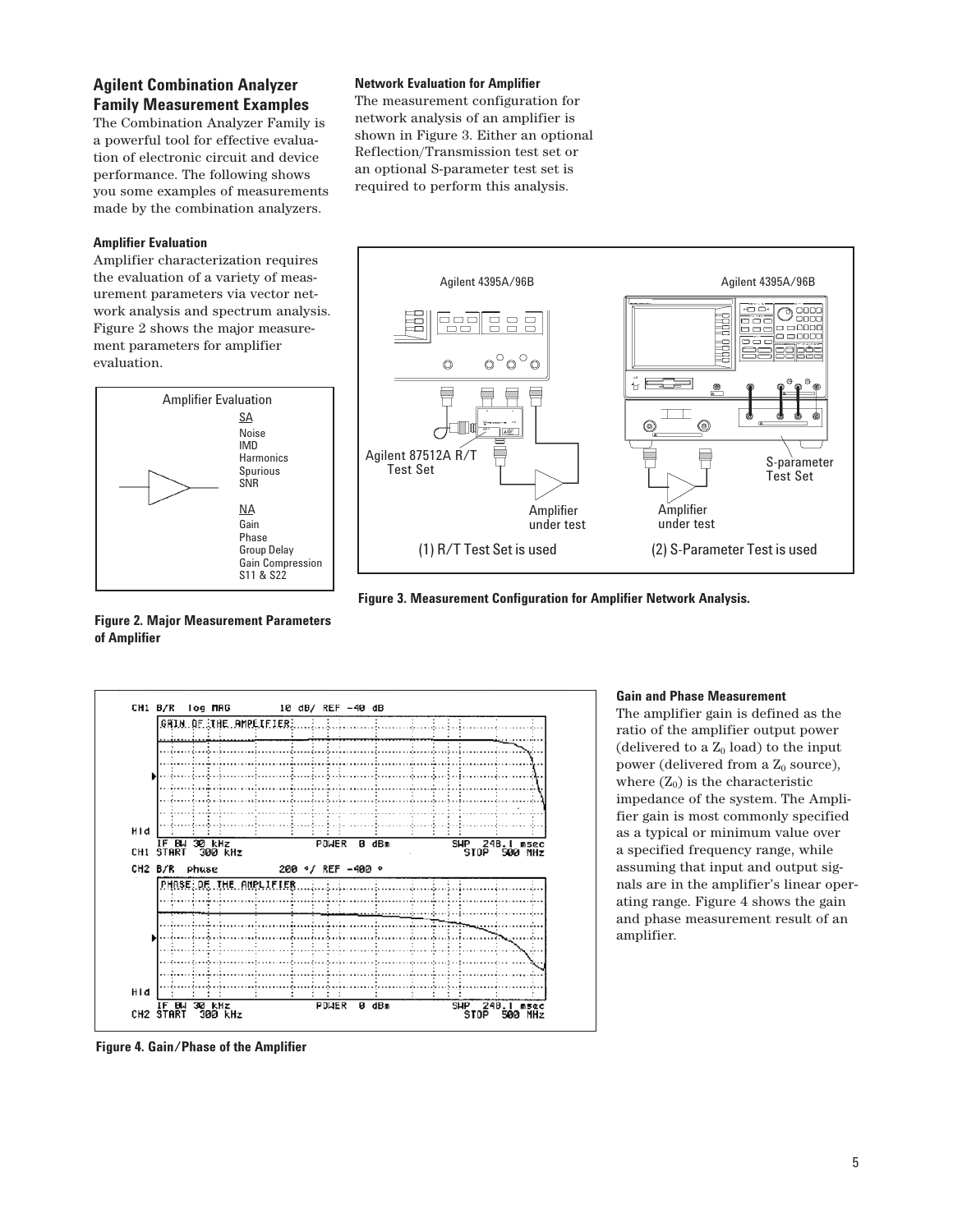#### **Gain Compression Measurement**

The amplifier gain at a single frequency is based on ideally linear performance between the input power and the output power. The real amplifier gain is nonlinear. The output power becomes saturated even if the input power is increased. The most common measurement of amplifier compression is the 1-dB compression point. This is defined as the input power which results in a 1-dB decrease in amplifier gain. The easiest way to measure the 1-dB compression point is to directly display normalized gain (ratio between the reference channel and the test channel).

Figure 5 shows the gain compression measurement result (normalized gain). The flat part of the trace is linear, and the curved part (of the right side) corresponds to compression caused by higher input power. The Agilent Combination Analyzers have the ability to do power sweeps where the maximum range is 20 dB. The marker function can easily indicate the 1-dB decrease point. These functions help you to easily evaluate the gain compression of the amplifier.

#### **Return Loss (S<sub>11</sub>, S<sub>22</sub>) Measurement**

When  $S_{11}$ ,  $S_{22}$ , or Return loss are measured, either the Reflection/ Transmission Test Set or the S-Parameter test set is required (as shown in Figure 3).



#### **Figure 5. Gain Compression of Amplifier**

The input and output in a high frequency circuit are matched with a characteristic impedance, which may drift from the ideal characteristic impedance depending on frequency. This change in characteristic impedance will cause reflections. The indicated reflection parameters are the reflection coefficient (Gamma  $(S_{11}$  or  $S_{22}$ )) and return loss(Rl). The return loss is calculated by using the following formula.

 $Rl = -20xlog(S_{11})$  or  $-20xlog(S_{22})$ 

When the input and the output are perfectly matched, there is no reflection, which means R1 is minus infinity. Figure 6 shows the return loss measurement result example for an amplifier.

In case of using the S-parameter test set with the instrument, you can perform the full two-port calibration to obtain the best accuracy for the input or output impedance and the other evaluations.



**Figure 6. Return Loss Measurement Example**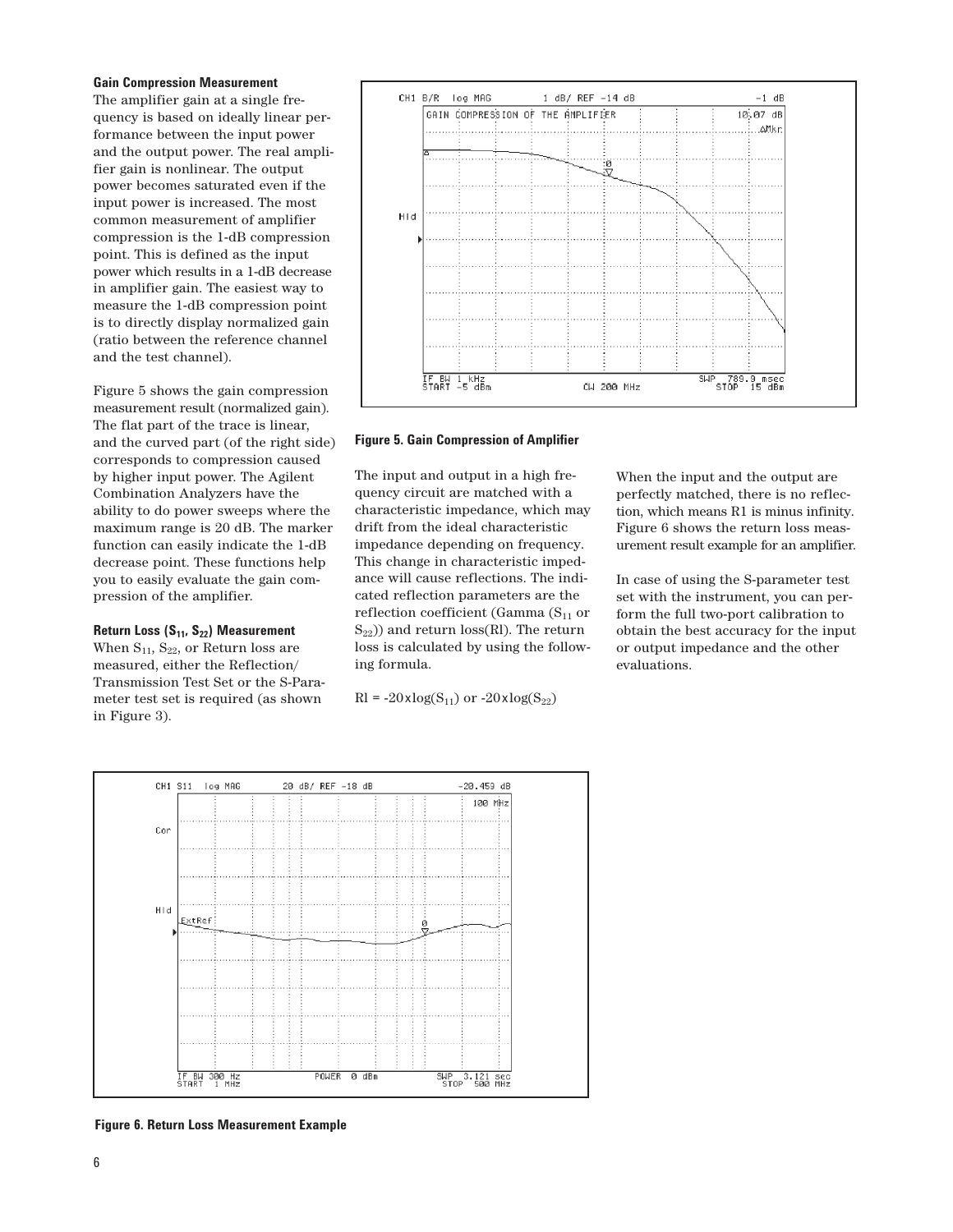**Spectrum Evaluation for Amplifier Harmonic Distortion Measurement**

Nonlinear behaviors in the amplifier will cause harmonics of the input signal to appear at the output along with the fundamental. These harmonics are integer multiples of the input (fundamental) frequency, and are usually specified in terms of dB below the fundamental signal for a given input level (commonly expressed as dBc). The measurement configuration for the harmonic distortion is shown in Figure 7.

The 4395A/96B has a multiple marker function. This function can easily indicate all of the harmonic distortion points. Figure 8 shows the measurement example for harmonic distortion of an amplifier.



**Figure 7. Measurement Configuration for Harmonic Distortion**



**Figure 8. Harmonic Distortion Measurement**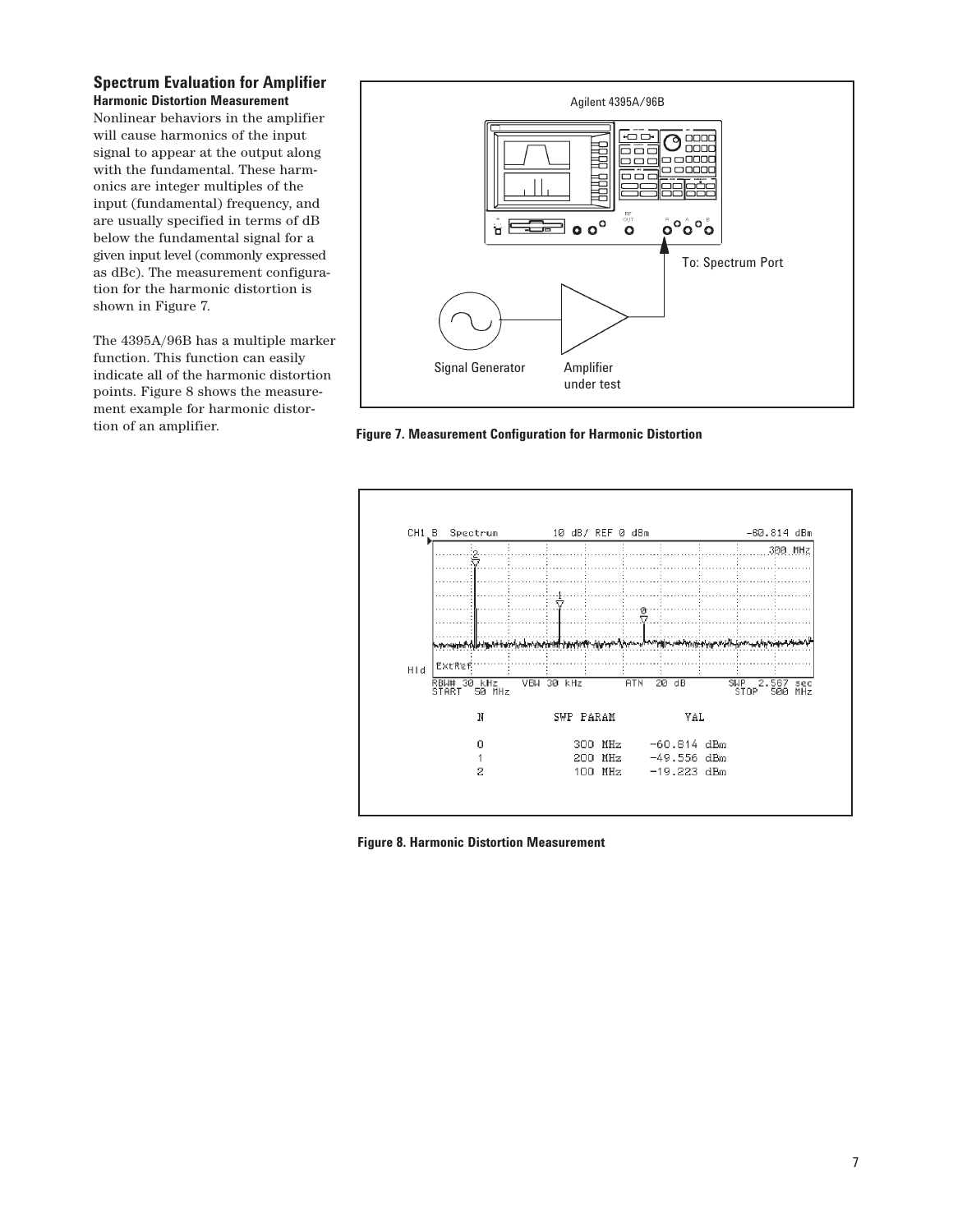**Intermodulation Distortion Measurement** Another nonlinear behavior in amplifiers is intermodulation distortion. When two input signals are applied to a nonlinear amplifier, the output contains additional frequency components. These additional components are the intermodulation distortion products. As products of a two-tone example, the output signal will contain frequency components at the two fundamental input frequencies  $[f_1 \text{ and } f_2]$ ; harmonics will be seen at  $[2xf_1, 2xf_2,$  $3xf_1$ , and  $3xf_2$ ]; second-order products at  $[f_1+f_2 \text{ and } f_1-f_2]$ ; and third order products at  $[2xf_1-f_2$  and  $2xf_2-f_1]$ . The third order products are very close to the fundamentals and typically fall within the bandwidth of the amplifier. To measure intermodulation distortion, two signal generators are required. The signal generators outputs are connected together through a coupler or combiner. This device must ensure sufficient isolation between the two RF sources so that no intermodulation occurs in their output stages. The measurement configuration is shown in Figure 9.

The Agilent 4395A/96B, using the list sweep function, allows you to break the span into segments with variable numbers of points and RBW's. This optimizes the sweep speed for proper dynamic range, and enables you to look at both the two tone signals and the intermodulation distortions. Figure 10 shows the measurement results by using the list sweep function.



**Figure 9. Measurement Configuration of the Intermodulation Distortion**



**Figure 10. Measurement Results of Intermodulation Distortion by Using List Sweep Function**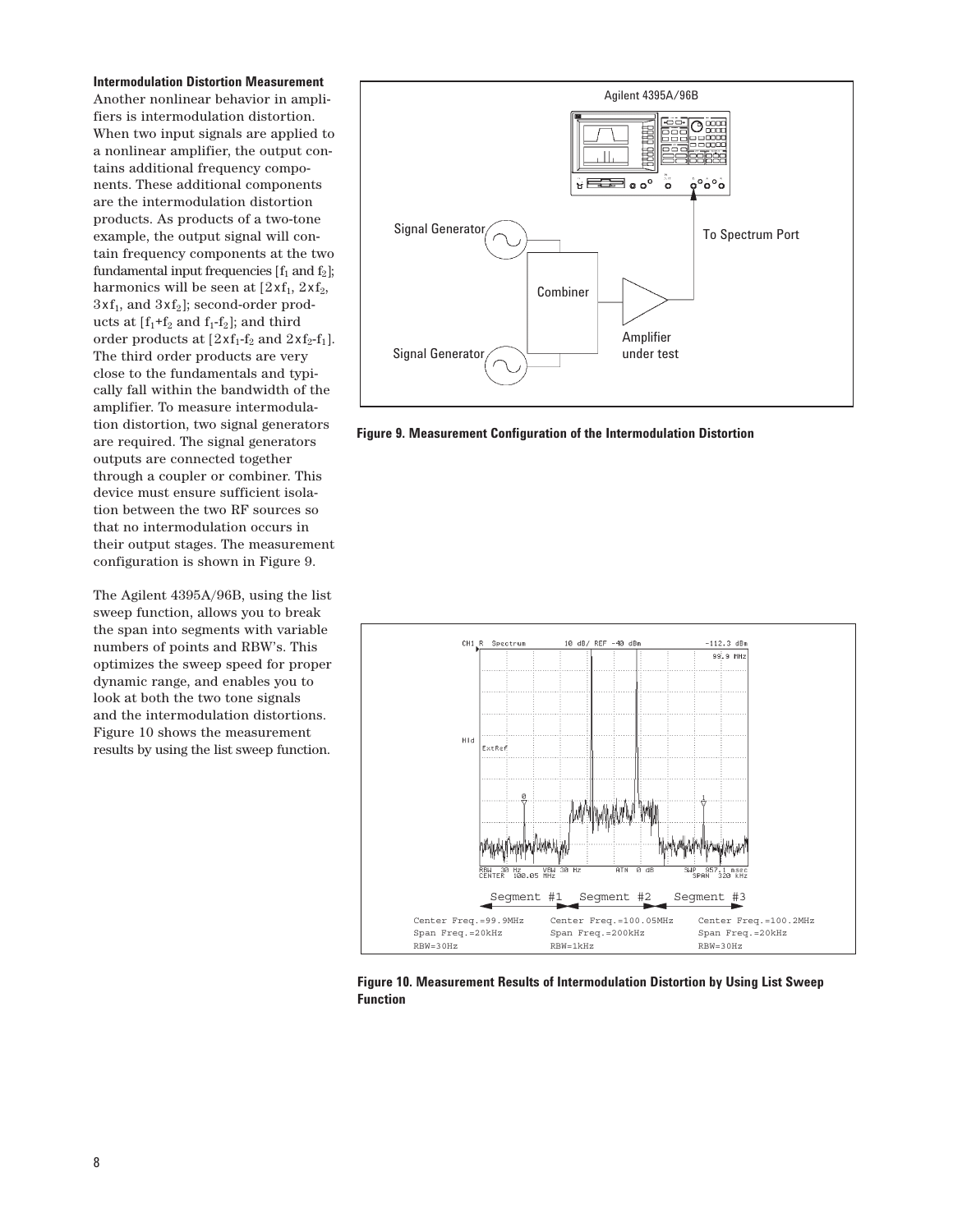## **Noise Figure (NF) Measurement**

Noise Figure (NF) expresses the degree of noise generated in an amplifier. The NF value for an ideal amplifier, with zero internal noise, is 1 (=0dB). The NF value for an amplifier is determined with the following formula.

| $\mathrm{Cin/Nin}$<br>$NF = \frac{OIII/1011}{O}$ | $\mathrm{Cin}/\mathrm{kTB}$ | Nout |
|--------------------------------------------------|-----------------------------|------|
|                                                  | Cout/Nout CinG/Nout GKTB    |      |

Where,

Cin = Input Signal Power [W] Nin = Noise Signal Power [W] Cout = Output Signal Power [W] Nout = Output Noise Power [W] K = Bolzmann's constant =  $1.381 \times 10^{-23}$  (J/ $\rm{^{\circ}K})$ T = Absolute Temperature (°K) B = Noise Bandwidth (Hz) G = Amplifier Gain

The NF value can be displayed on the log scale by using the following formula.

 $NF$ [dB] =10 log  $\frac{Nout}{GKTB}$ =10 log  $\frac{\text{Nout}}{\text{B}}$  -10 log G -10 log (KT)

The third item is a constant which becomes 10 log (KT) = -174 dBm/Hz when the temperature is 23°C. Thus, only the first item (i.e. noise power) and the second item (i.e. an amplifier's gain) have to be measured. The formula for determining NF can be expressed as follows.

 $NF [dB] = Nout [dBm/Hz] - G [dB] +$ 174 [dBm/Hz]

N and G are the noise level and amplifier gain as measured by the combination analyzers. For example, when Nout = -140 dBm/Hz and G  $\!=$ 10 dB, NF is 24 dB. These calculations can be easily customized using the built-in IBASIC function.

## **Filter Evaluation**

Filters are generally passive, linear, two-port devices that, most often, can be completely characterized using swept frequency transmission/reflection techniques, and sometimes spectrum technique.

Figure 11 shows the major measurement parameters for filter (especially IF SAW filter) evaluation.



**Figure 11. Major Measurement Parameters of IF SAW Filter**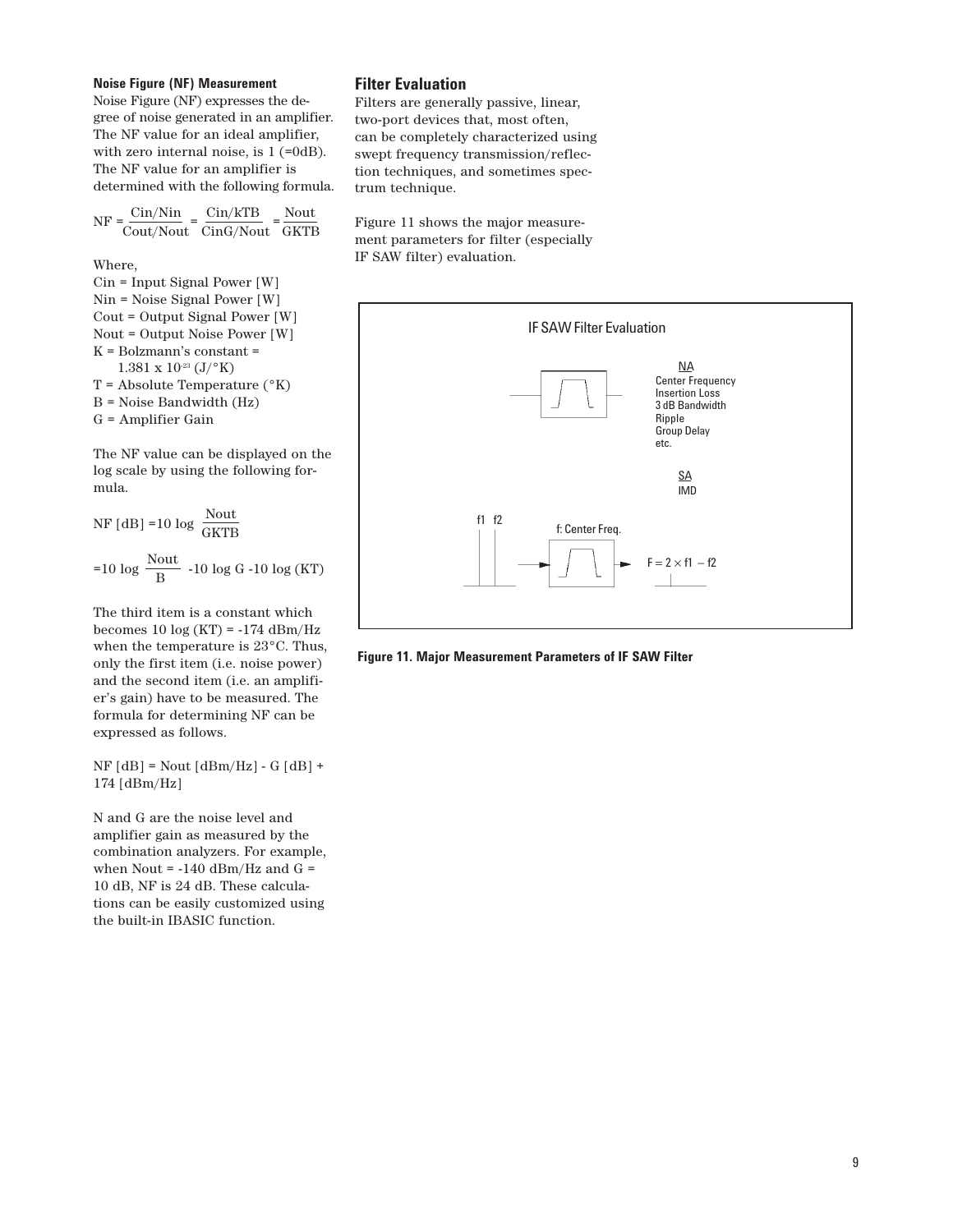## **Network Evaluation for Filter**

The measurement configuration for network analysis of a filter is shown in Figure 12. Either an optional Reflection/Transmission test set or an optional S-parameter test set is required to perform this analysis.



**Figure 12. Measurement Configuration for Filter Evaluation**



**Figure 13. Measurement Example by Using the Bandwidth Search Feature**

#### **Insertion Loss/Bandwidth Measurement**

Filters are required to pass signals falling within a specified bandwidth with minimum loss and distortion, while rejecting signals outside of that bandwidth. Insertion Loss is defined in dB as twenty times the log of the transmitted voltage divided by the incident voltages. (All signals within the bandwidth will be attenuated identically.) Out-of-band rejection is a measure of how well a filter passes signals within its bandwidth while simultaneously rejecting all other signals outside of that same bandwidth. The Agilent 4395A/96B is suitable for this measurement due to its wide dynamic range ( $\geq$  115 dB). The bandwidth search feature automatically calculates the center sweep parameter value, bandwidth, Q, insertion loss, and cut-off point deviation (from the center of a bandpass or band reject trace). This feature also displays the calculation for all of these parameters. Figure 13 shows the measurement example using the bandwidth search feature.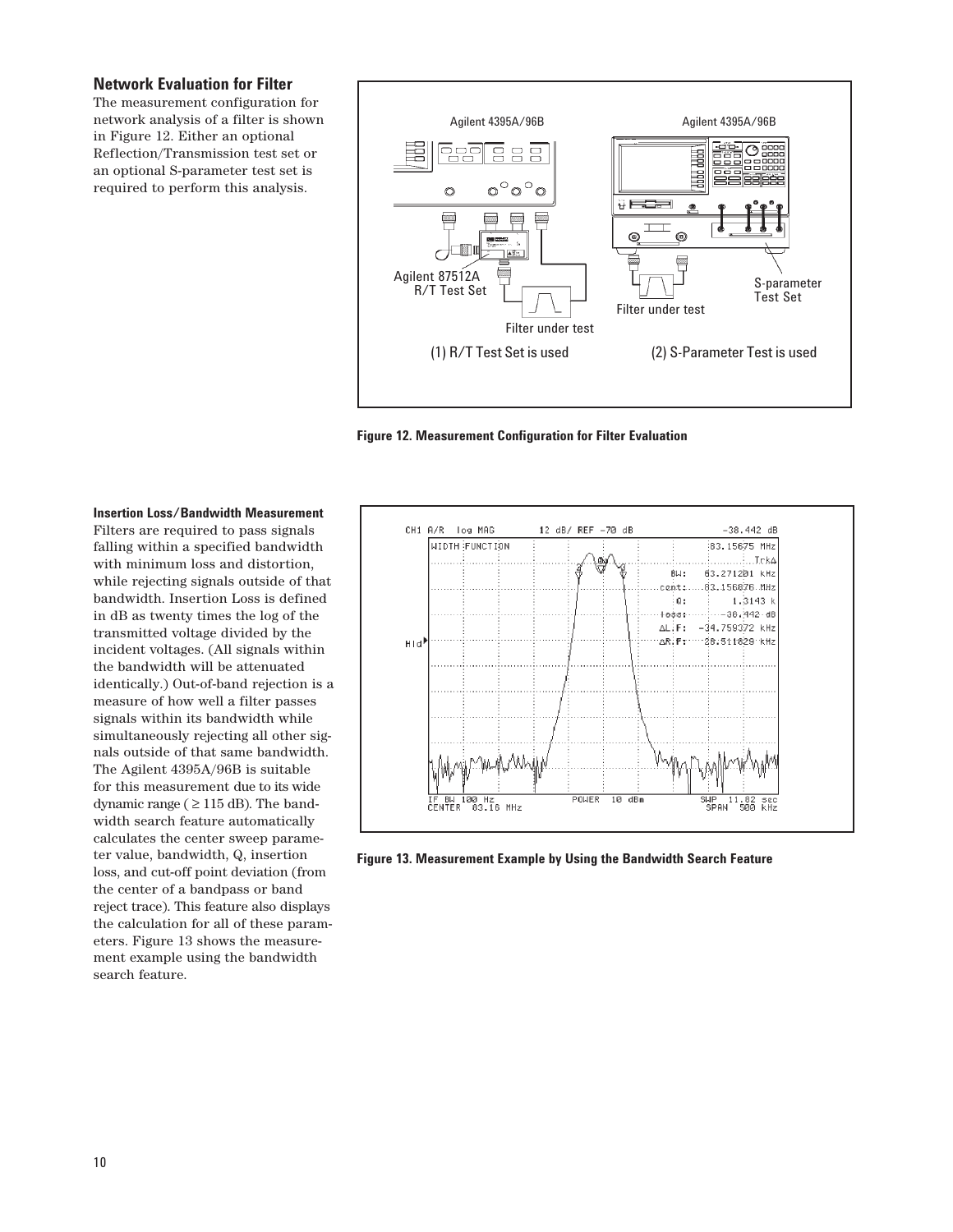## **Group Delay Measurement**

Recently, linear phase performance of a filter's bandwidth has become quite important in digital communication. The linear phase performance (linearity of the device's phase vs. frequency) is evaluated using group delay as the measurement parameter. Group delay is a measure of the slope of the transmission phase response. The formula for the group delay is as follows:

Group Delay = - delta phase/(360°xdelta freq.)

Where,

delta phase: phase difference between frequency apertures delta freq.: frequency aperture

The frequency aperture (%) must be set for the proper group delay evaluation result.

Figure 15 shows the measurement results of group delay.







**Figure 15. Group Delay Measurement Result**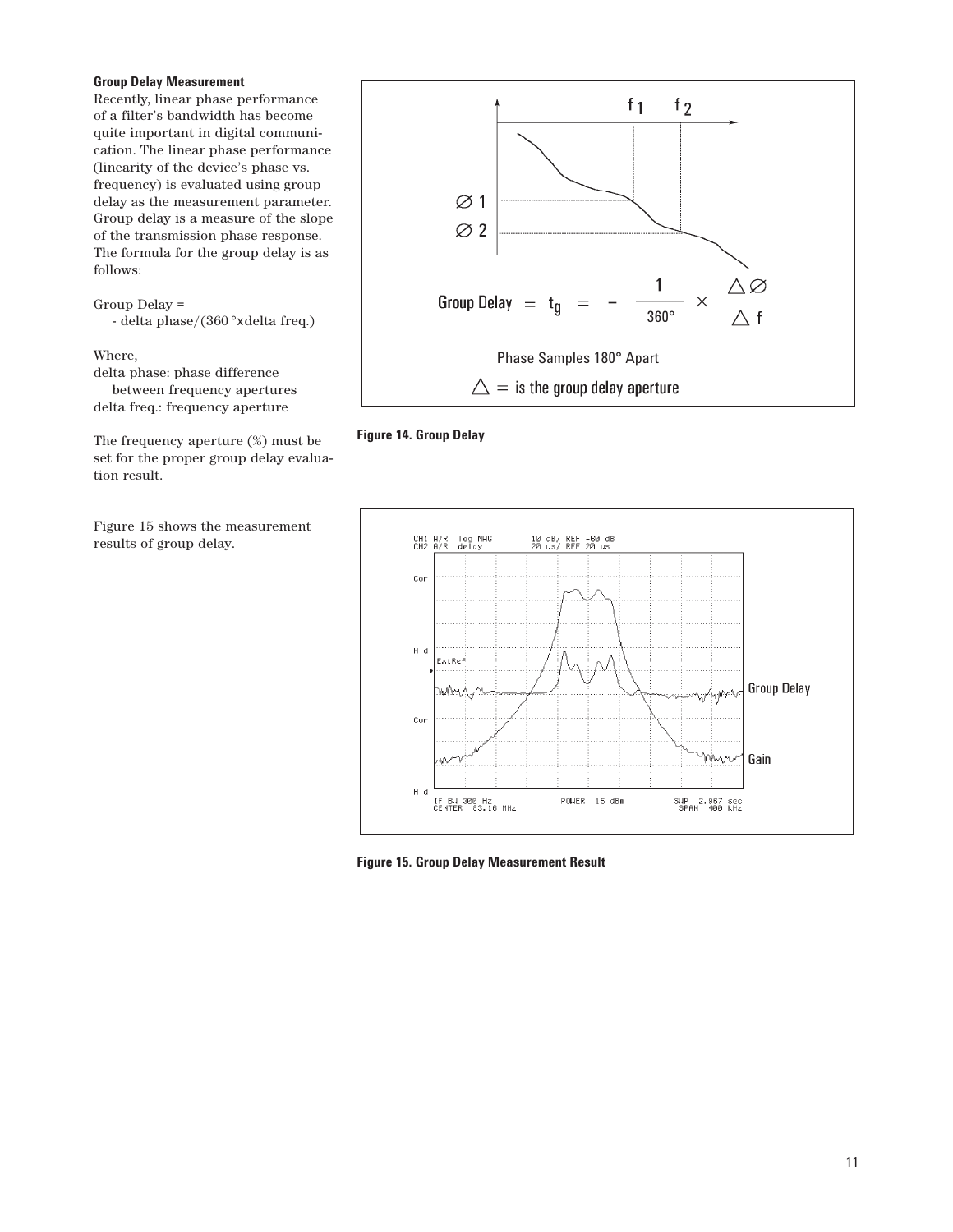**Spectrum Evaluation for Filter Intermodulation Distortion Measurement**

Intermediate Frequency (IF) SAW filter evaluations require not only the general network filter parameter evaluation, but also intermodulation distortion evaluation. This measurement is performed by applying two input signals to a filter. A third order signal can then be seen within the filter bandwidth. For example, when the center frequency of the filter is  $f_0$ , and the two input signals are  $f_1 = f_0 +$ 100 kHz,  $f_2 = f_0 + 200$  kHz, the third order signal  $((2 \times f_1 - f_2) = f_0)$  inputs to the filter. The size of this third order signal can be evaluated after going through the filter using the spectrum analyzer. The measurement configuration for the SAW filter intermodulation distortion is shown in Figure 16.

Figure 17 shows the 83.16 MHz SAW filter intermodulation distortion measurement, with two input signals (83.16 MHz + 100 kHz, 83.16 MHz + 200 kHz).

As described before, the 4395A/96B are capable of both the vector network analysis and the spectrum analysis. These abilities contribute to savings in equipment cost, bench space, and work when performing filter evaluations.



**Figure 16. Measurement Configuration of the SAW Filter Intermodulation Distortion**



**Figure 17. IMD measurement of SAW filter**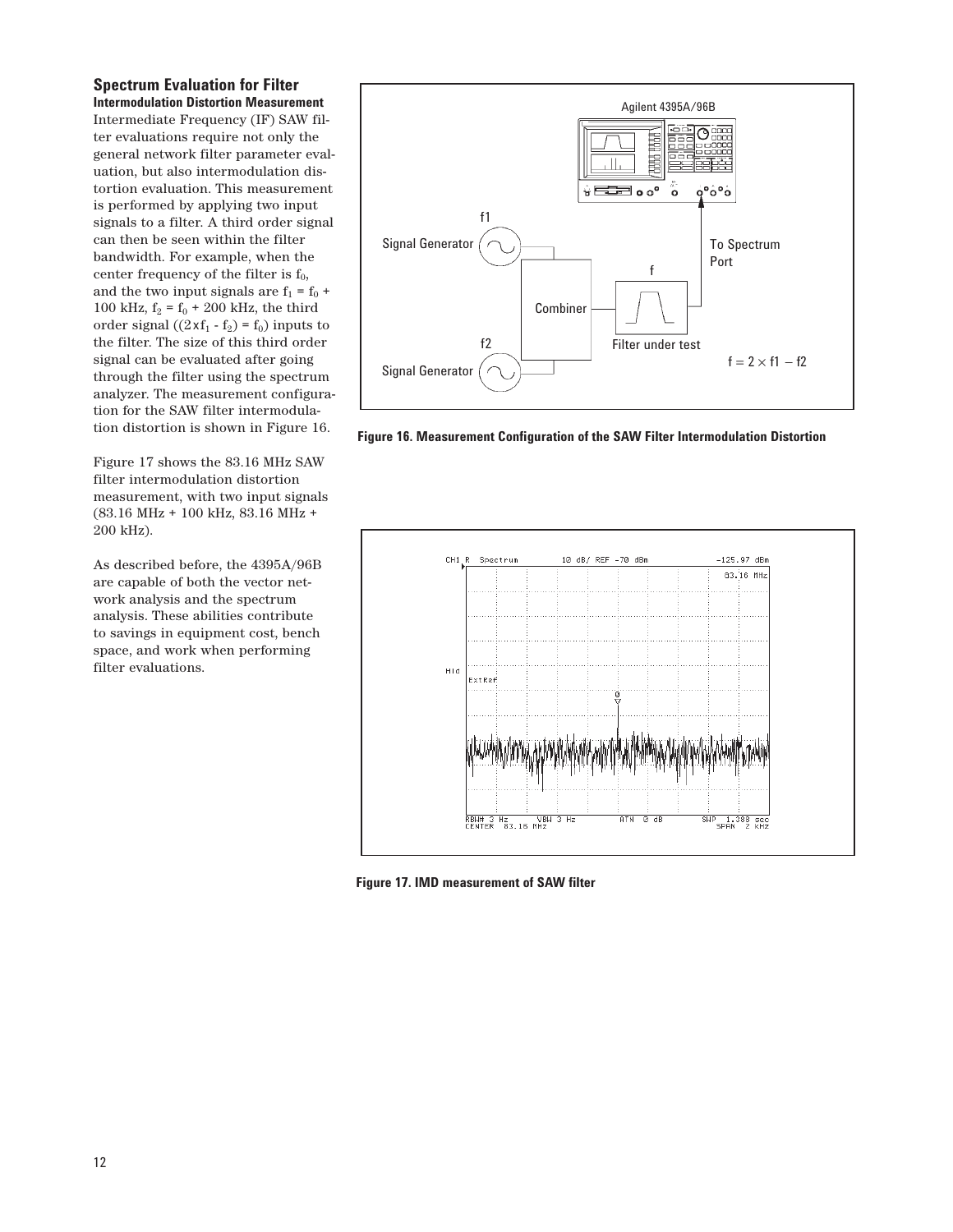# **Capacitor Evaluation**

It is important to evaluate electronic devices at the actual operating condition before performing circuit design. A full-featured impedance measurement function can be added to the 4395A/96B by adding Option 010 and the 43961A RF Impedance Test Kit. The 4395A impedance measurement system covers from 100 kHz to 500 MHz, while the 4396B impedance measurement system covers from 100 kHz to 1.8 GHz. The impedance measurement system configuration is shown in Figure 18. A variety of 7 mm type Agilent test fixtures can be used.



**Figure 18. Impedance Measurement Configuration**

## **Direct Impedance Measurement**

The impedance measurement system provides accurate impedance measurement with direct impedance parameter read-out. To achieve accurate impedance measurement, these systems offer open/short/load and electrical delay compensation functions, which eliminate errors introduced by a test fixture. Figure 19 shows the impedance measurement results for a capacitor using the impedance measurement system.



**Figure 19. Impedance Measurement Result of Capacitor**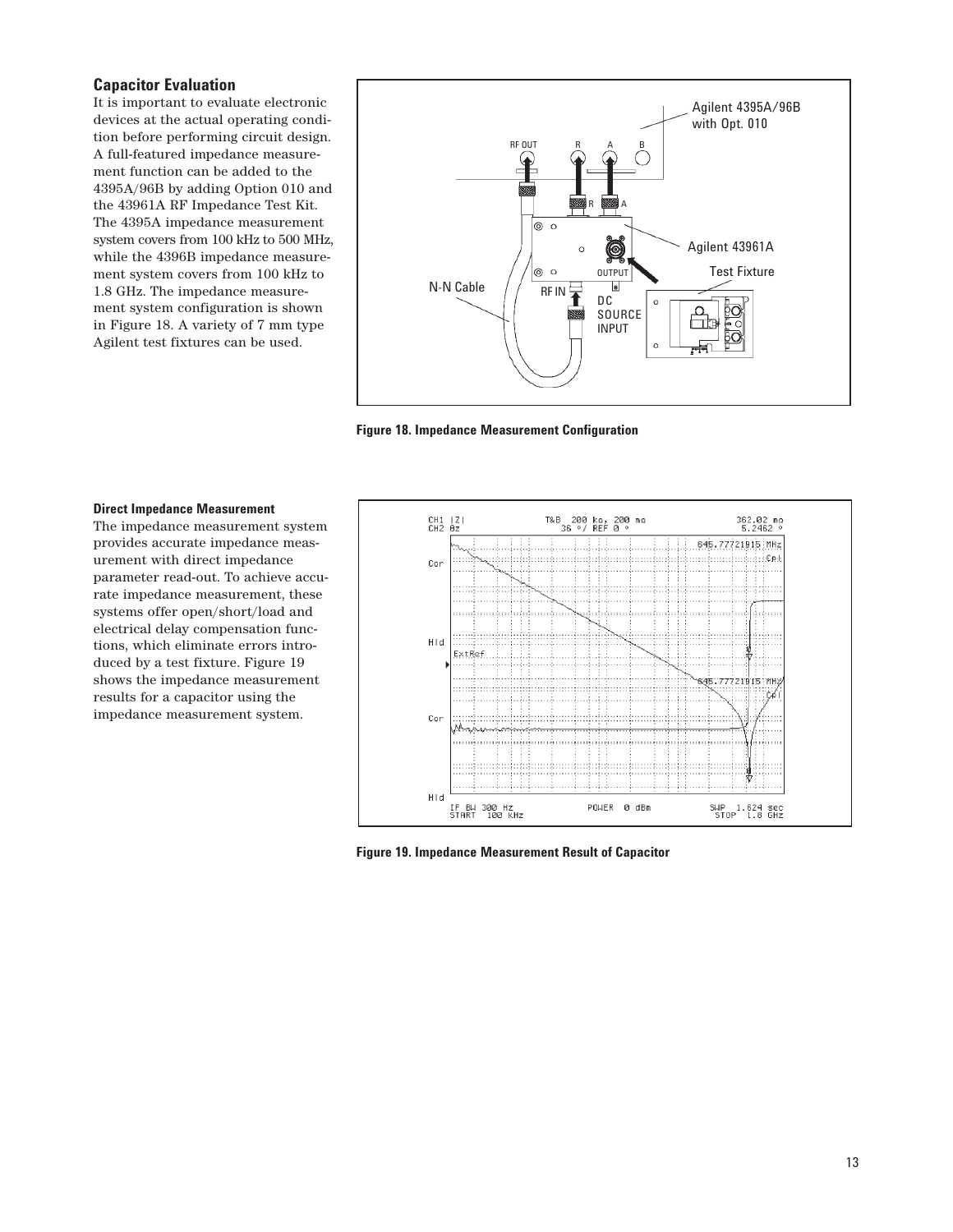#### **Equivalent Circuit Analysis**

The impedance measurement function of the Agilent Combination Analyzer Family provides equivalent circuit analysis capability based on a three- or four-element circuit (Figure 20). This feature allows Calculation of the impedance parameters for each equivalent circuit element, and will also simulate the frequency characteristics based on the calculated parameters.



**Figure 20. Five Equivalent Circuit Models**

Figure 21 shows a comparison between an actual measurement result and the simulated result. You can see that the simulated characteristics are almost the same as the actual characteristics.

# **Conclusion**

The Agilent Combination Analyzers keep up with your demands by offering the capabilities you need for your product's development.



**Figure 21. Simulation of Frequency Characteristics**